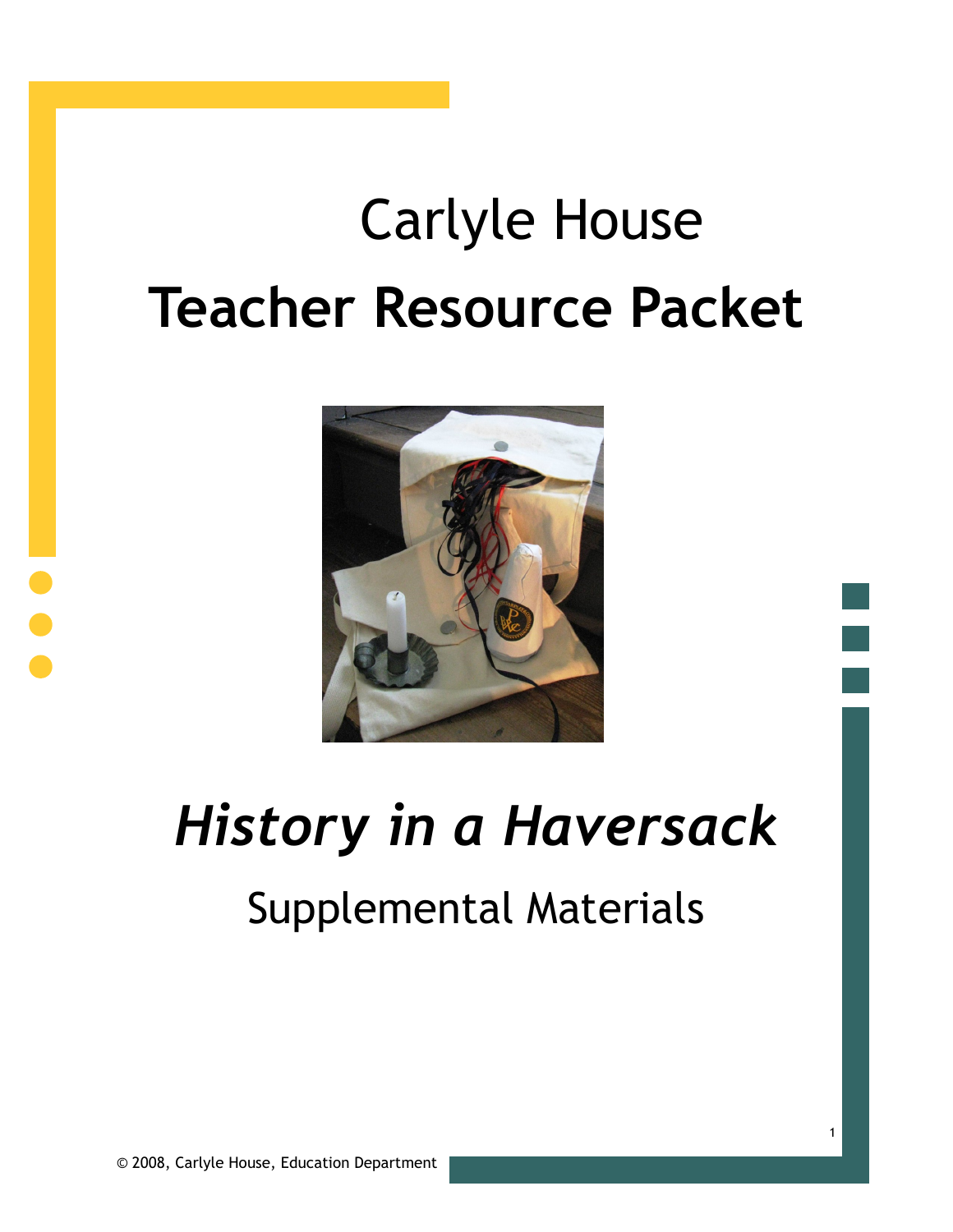## **Table of Contents**

## **Planning Your Visit**

**Planning Your Visit 3 Carlyle House Background 4 History in a Haversack Background 5**

### **Pre-Visit Activities**

| <b>Mapping Our World</b><br>8 |    |
|-------------------------------|----|
| <b>Then and Now</b>           | g  |
| <b>Matching: Then and Now</b> | 10 |

### **Post-Visit Activities**

 **Haversack Review <sup>12</sup>**

**Use the following icons to help guide you through the Teacher Resource Packet.** 



#### **Teacher Preparation**

Use these pages to prepare your lessons and plan for the trip.



#### **Student Worksheets**

These pages can be copied and used with your students in preparation for the trip.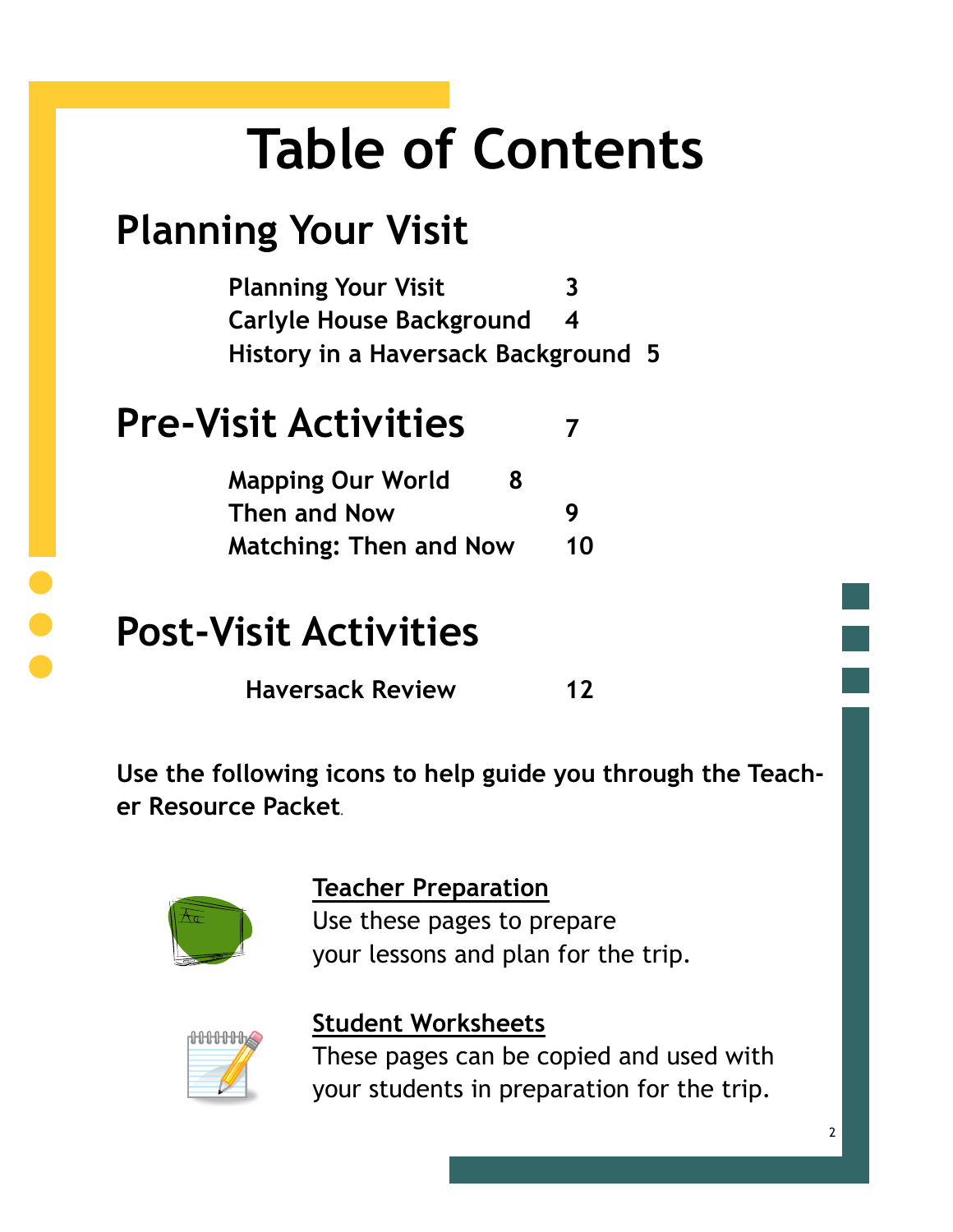#### **Planning Your Visit**

Use the following checklist to prepare for your visit to Carlyle House.



- Read over the *Teacher Resource Packet.*
- Make nametags for students.
- Use *Pre-Visit* activities to introduce students to Carlyle House.
- Map out the route from your school to Old Town Alexandria to avoid any possible delays and check out our website for parking details.

#### **The day of your field trip**

- Bring 3 adult chaperones (including yourself). Remind chaperones that they are responsible for keeping the group together and wellbehaved during the museum visit.
- Please bring your group in through the main entrance, located at the side of the house.
- The park surrounding the house may be used for picnic lunches (please let us know in advance if you plan to use this space)
- Expect your tour to last approximately 1 hour
- The tour is free to schools within the member jurisdictions of NVRPA, \$2 per students for schools outside of the area.
- Maximum number of students: 30 per hour long program.

#### **After your field trip:**

 Use *Post-Visit* activities to connect your museum visit to your classroom visit.

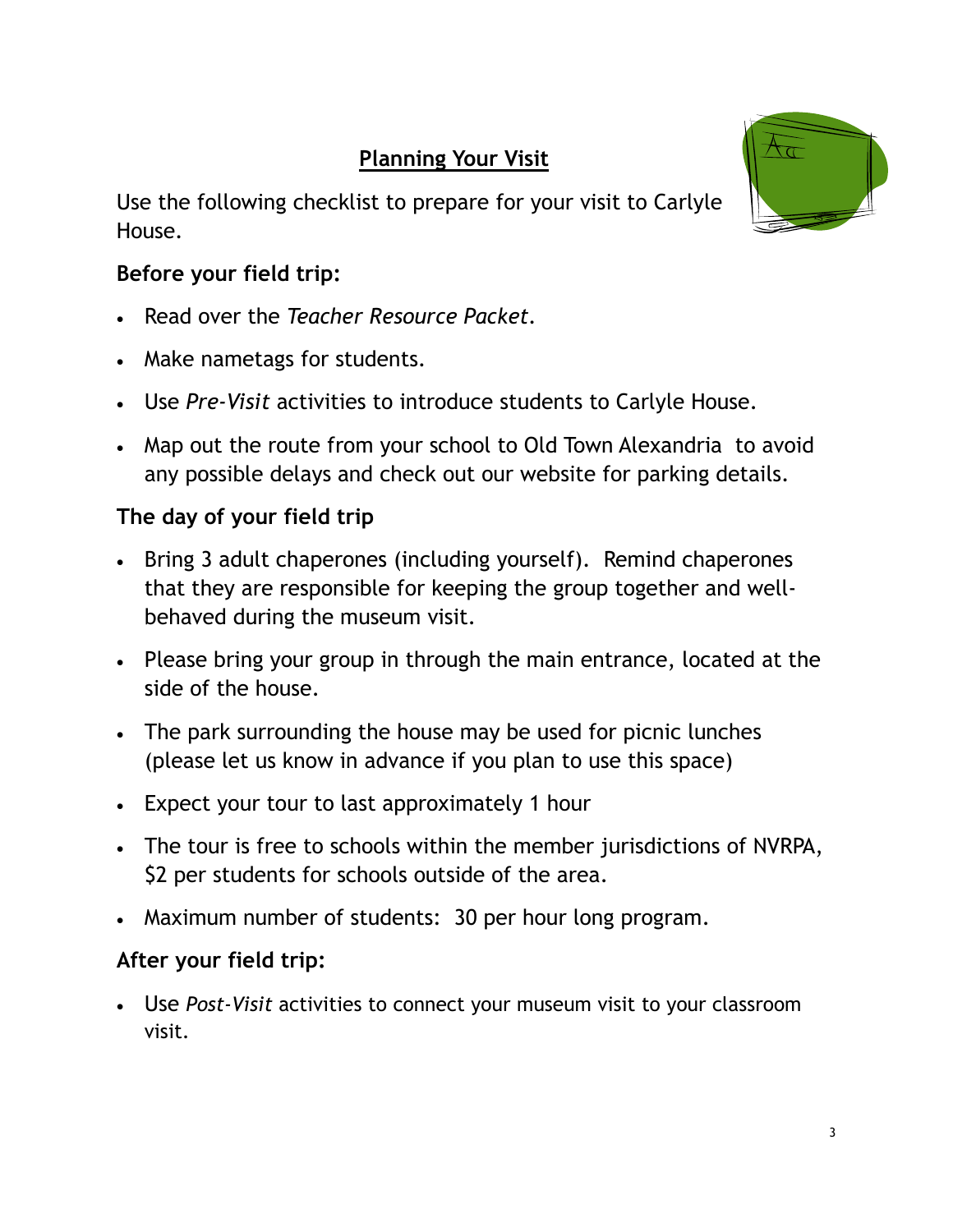#### **Carlyle House Background Information**



The Carlyle House Historic Park is owned and operated by the Northern Virginia Regional Park Authority. Restoration on the house began in 1970 and lasted until 1976. The house was restored to the time period of the original owner, John Carlyle (1720-1780). It is now comprised of period rooms from the era of 1770- 1780. This era was selected because the original household inventory, taken at the time of John Carlyle's death, indicates exactly what was in the house at that time.

John Carlyle moved to the American colonies in 1741 from Great Britain and in 1749 purchased two lots in the newly formed town of Alexandria. The lots, situated between the Potomac River and Market Square, were the best location for a town trustee and merchant.

As a merchant, John Carlyle traded with both the West Indies and England. His business with the West Indies specialized in the **importation** of rum, molasses, sugar and slaves, and the **exportation** of timber, flour, bread, peas, beans, corn, and other foodstuffs. He **imported** from England finished goods such as furniture, china, and textiles and **exported** raw materials such as tobacco, wheat, timber and pig iron.

Carlyle married Sarah Fairfax in 1747, a member of one of the most influential families in the colonies. Sarah was the daughter of William Fairfax, agent for Thomas,  $6<sup>th</sup>$  Lord Fairfax, who owned over five million acres of land in the Northern Virginia region. John and Sarah Fairfax Carlyle had seven children, two of whom, Sally and Ann, survived. Sarah Fairfax Carlyle died from complications from childbirth after the birth of Ann. John Carlyle remarried a woman named Sybil West. They had four children. Of those four, only one survived—a son, George William.

John Carlyle had servants and slaves—white, black, free, indentured and transported convict—that lived and worked in his home in Alexandria. At the time of his death in 1780, Carlyle owned nine slaves: Jerry, Joe, Cook, Penny, Charles, Sibreia, Cate, Moses, and Nanny.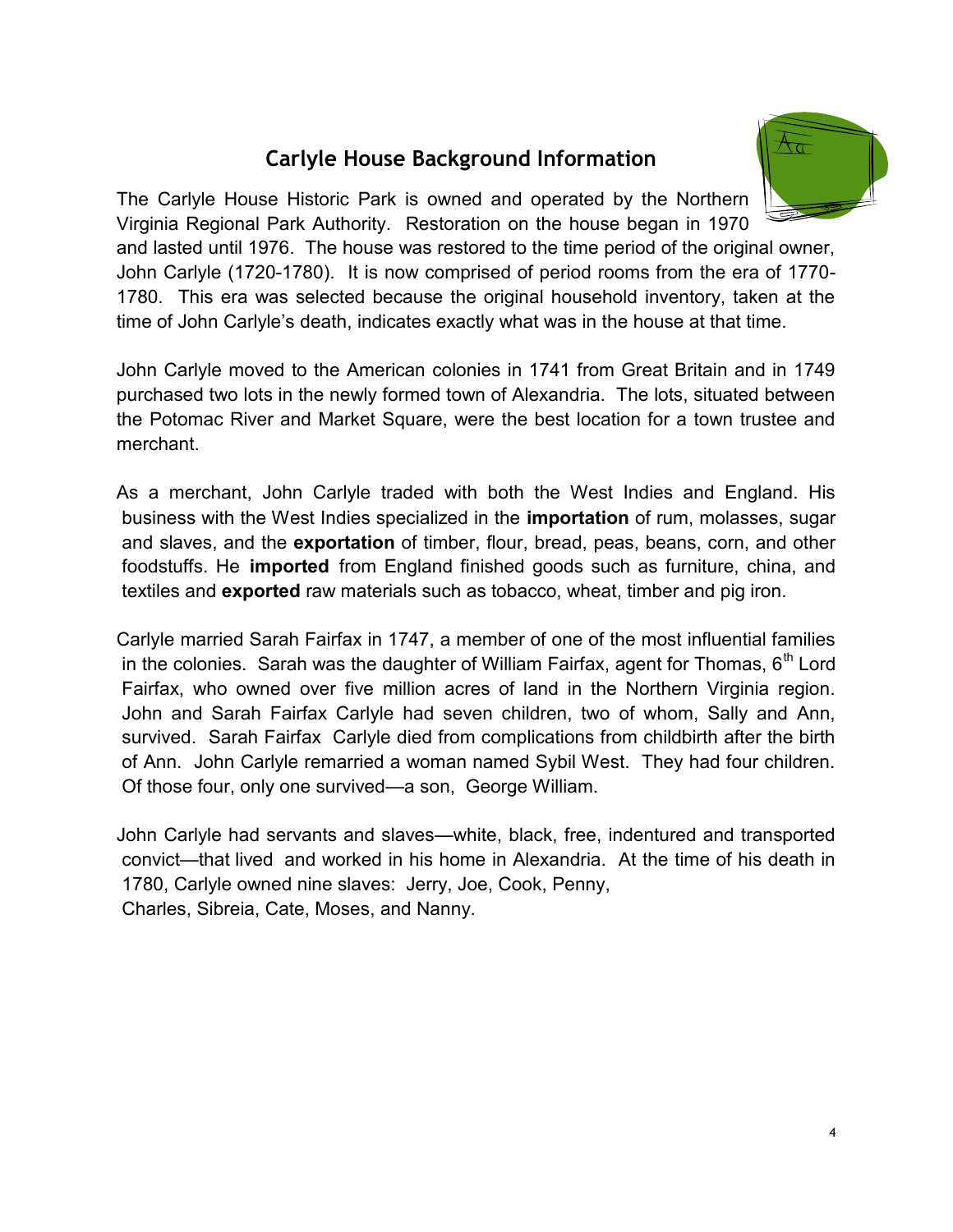#### **History in a Haversack: Background Info**

Life has changed a great deal for people in Virginia since John Carlyle and his family lived in this house 250 years



ago, but there are still a number of similarities. Some objects may seem surprisingly familiar to today's students, while others may leave them wondering.

The "History in a Haversack" program combines the excitement of discovery as students attempt to figure out what each of their mystery objects from the past is, with important skills such as map-reading and understanding the differences of life in the past.

The "History in a Haversack" program is designed to teach students about the similarities and differences between their lives today and the lives of those in the past. This pre-visit information packet includes activities that will help your students locate familiar places on a map, and begin to distinguish between objects from the past and present.

#### **Vocabulary:**

Money: Metal or paper used to represent a certain value; in the 1700's, common forms of money were Spanish coins and paper currency printed by the various British American colonies. Today, money is printed and minted by the U.S. government.

Barter: The exchange of an object for another object that is seen to have an equal value; in the 1700's, barter was a common practice. Today it is less common and generally only used in informal circumstances.

Credit: A means of securing goods with the promise that payment will be made at a later date; in the 1700's a shopkeeper or merchant would often allow people to purchase items on credit. Today, most people use a credit card.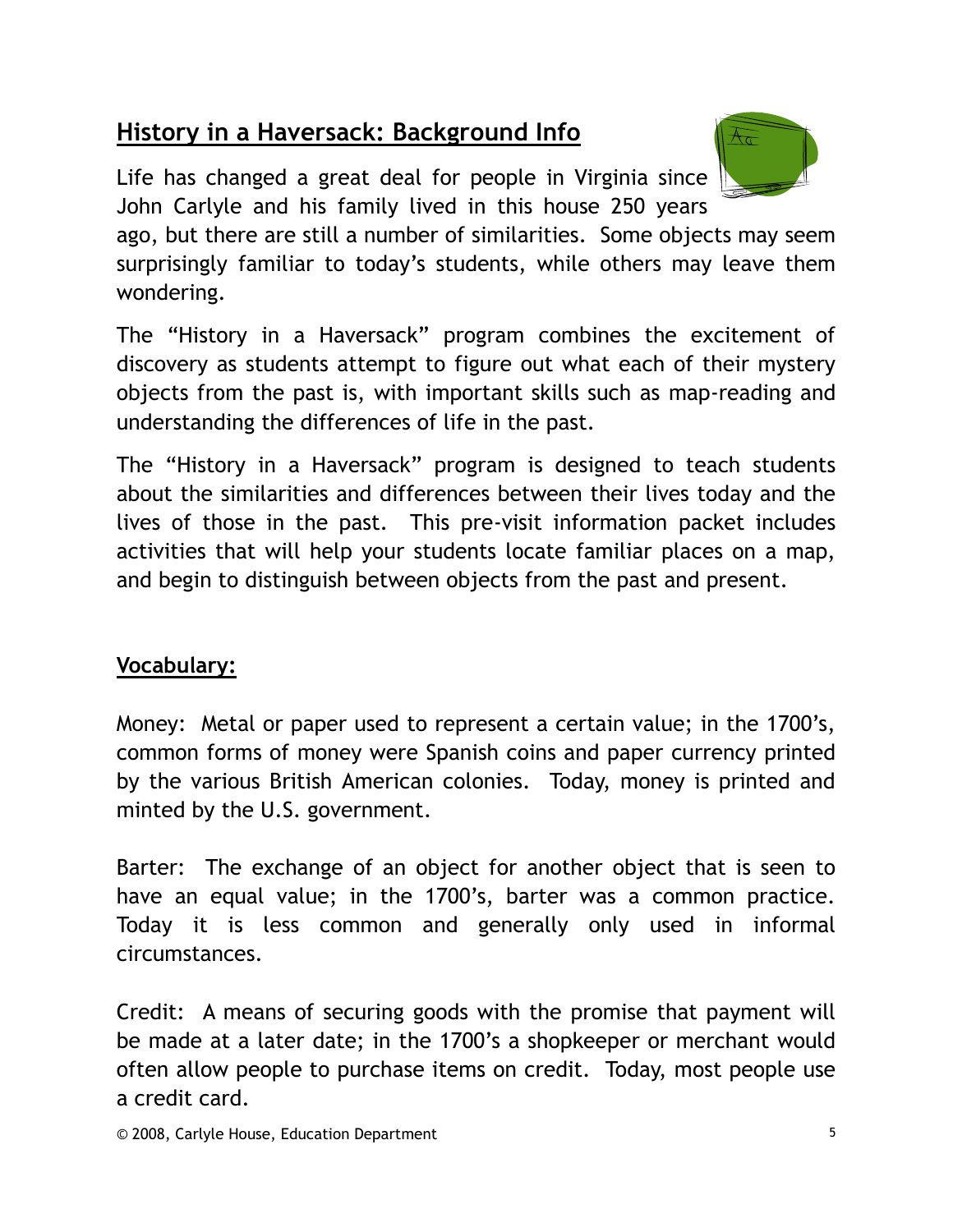# **PRE– VISIT ACTIVITIES**

## *History in a Haversack*

© 2008, Carlyle House, Education Department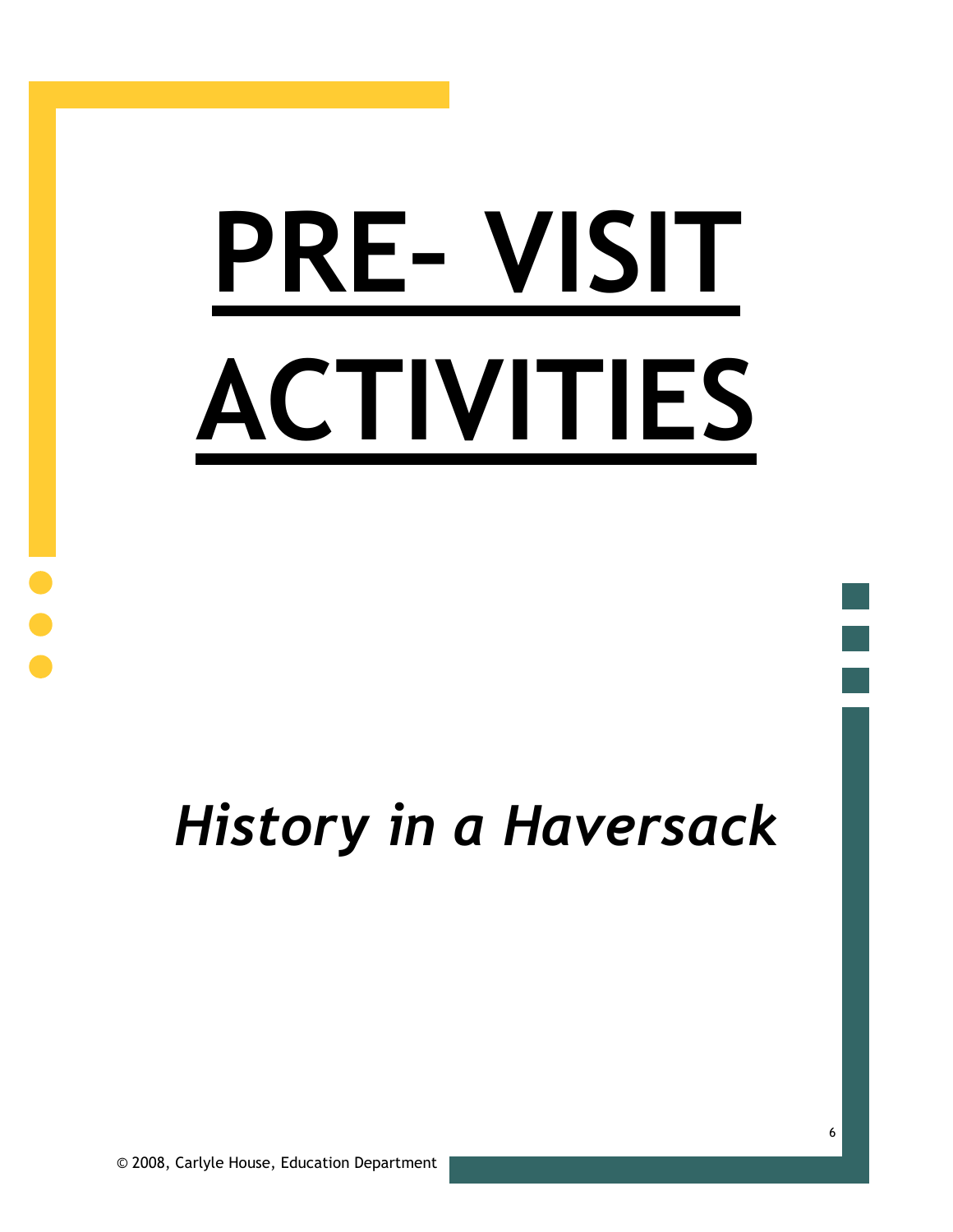## Pre-Visit Lesson Plan



Three student activities follow for you to use with your class *before*  visiting Carlyle House. Use the following lesson plan to guide your classroom preparation for the field trip.

**Activity 1:** *Mapping Our World* p. 10

*Objective:* After completing the exercise, students will be able to:

- Identify Virginia on a map of the United States.
- Locate cities such as Alexandria and Richmond, and features such as the Potomac River, the Chesapeake Bay, and the Appalachian Mountains on a map of Virginia.

#### **Activity 2:** *Then and Now* p. 11

*Objective:* After completing the exercise, students will be able to:

 Distinguish between things that are/were only available in the present or past, and things that appear both today and before.

#### **Activity 3:** *Then and Now Matching* p. 12

*Objective:* After completing the exercise, students will be able to:

• Identify a number of parallels between items in the past, and those today.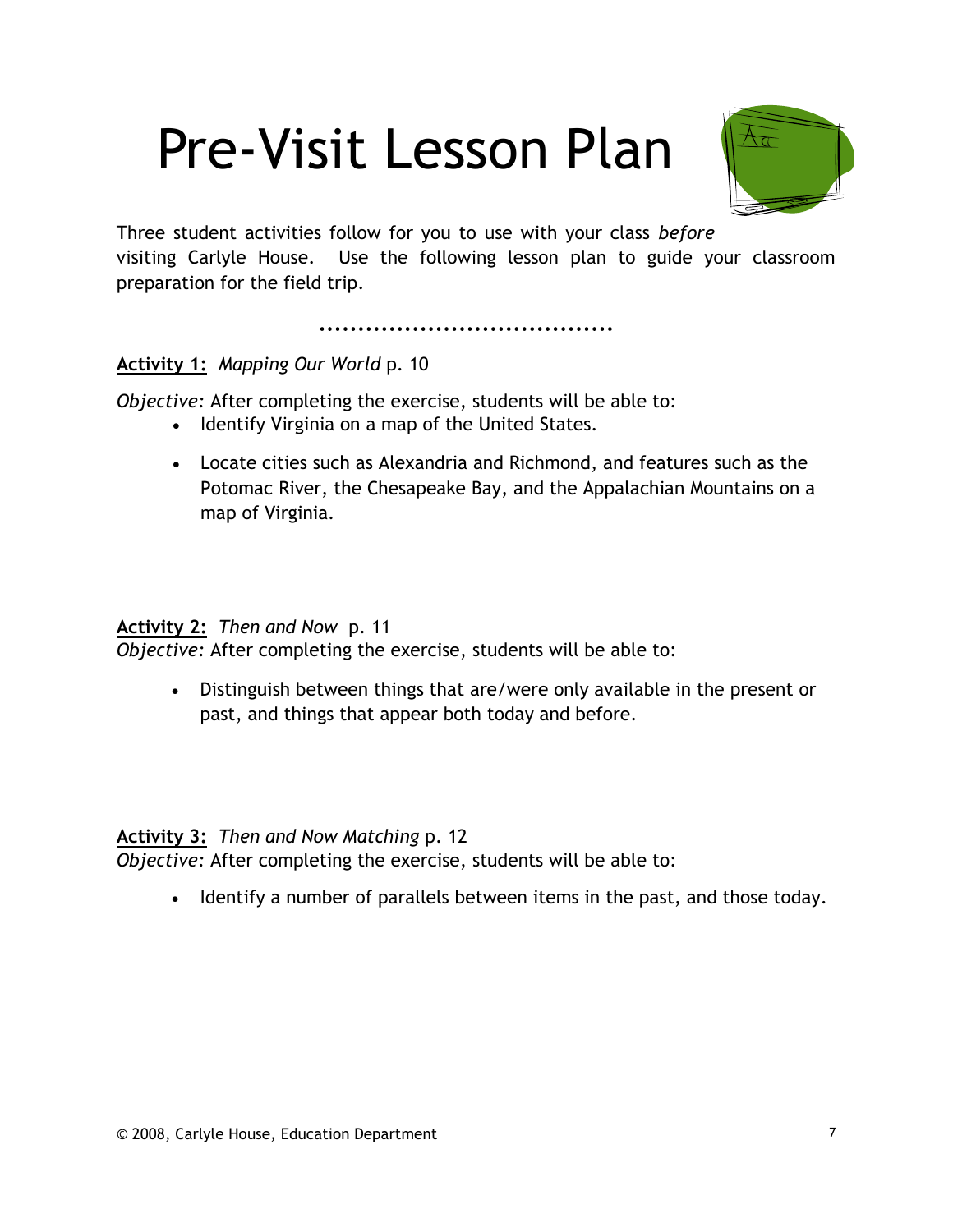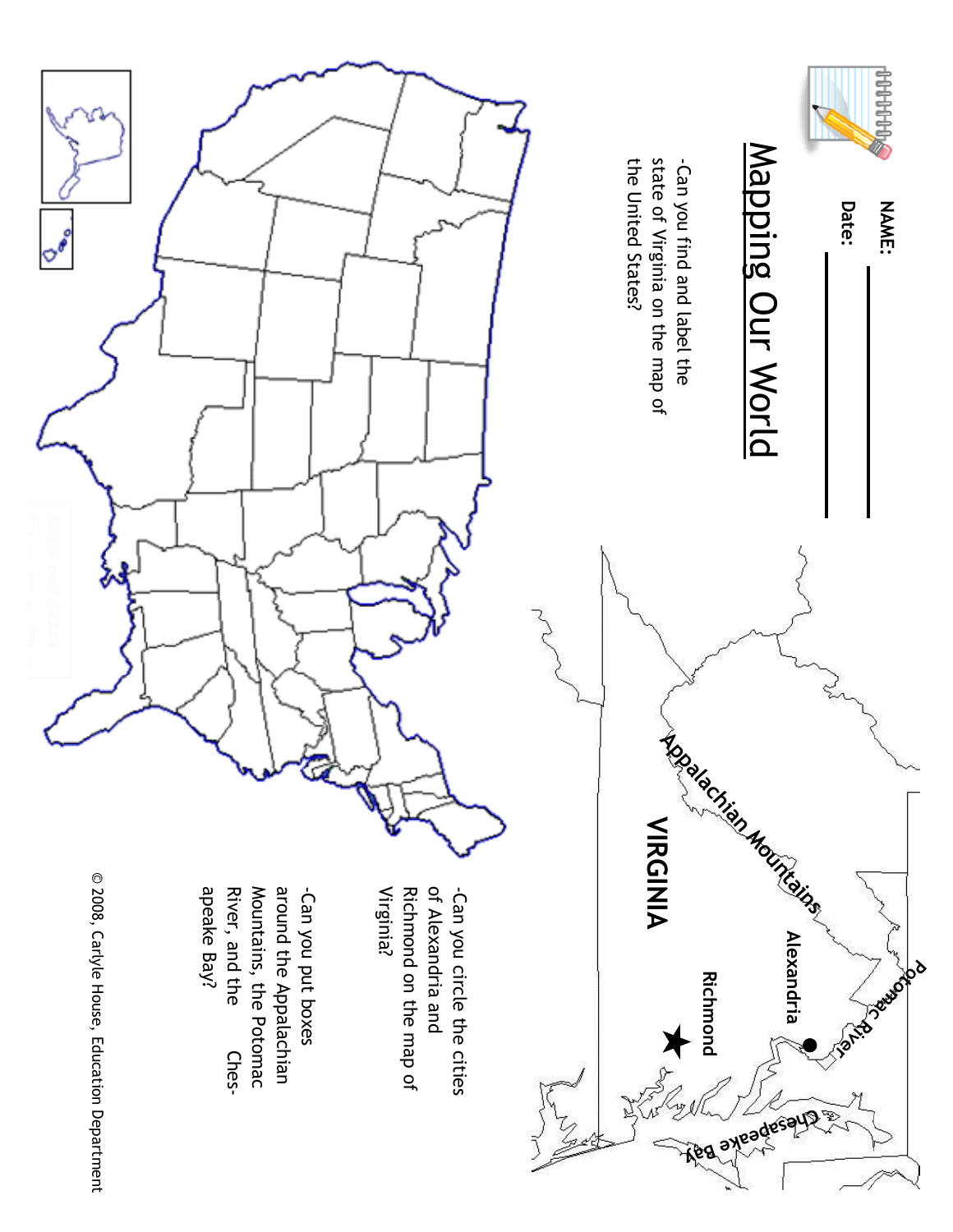© 2008, Carlyle House, Education Department © 2008, Carlyle House, Education Department

| MONICII GIIO IAOM                                          |     |
|------------------------------------------------------------|-----|
| <b>THEN</b>                                                | MON |
| Electricity<br>$\overline{\mathbf{\Theta}\cdot\mathbf{E}}$ |     |
| <b>Marbles</b>                                             |     |
| Showers                                                    |     |
| <b>Computer</b><br><b>CHIPPE</b>                           |     |
| lduill<br>''il <sub>k</sub> ir'''                          |     |
| Flint and Steel<br>R                                       |     |
| Newspaper                                                  |     |

onists had it "THEN" or if we have it "NOW." Some colonists used instead or what we use instead today. may be both! If a box is empty, try drawing what the Make a X next the object in the box, to show if the col-**Make a X next the object in the box, to show if the colcolonists used instead or what we use instead today. may be both! If a box is empty, try drawing what the onists had it "THEN" or if we have it "NOW." Some** 

9

# **Than Mon Now Then and Now**



**Date:** 

**NAME:**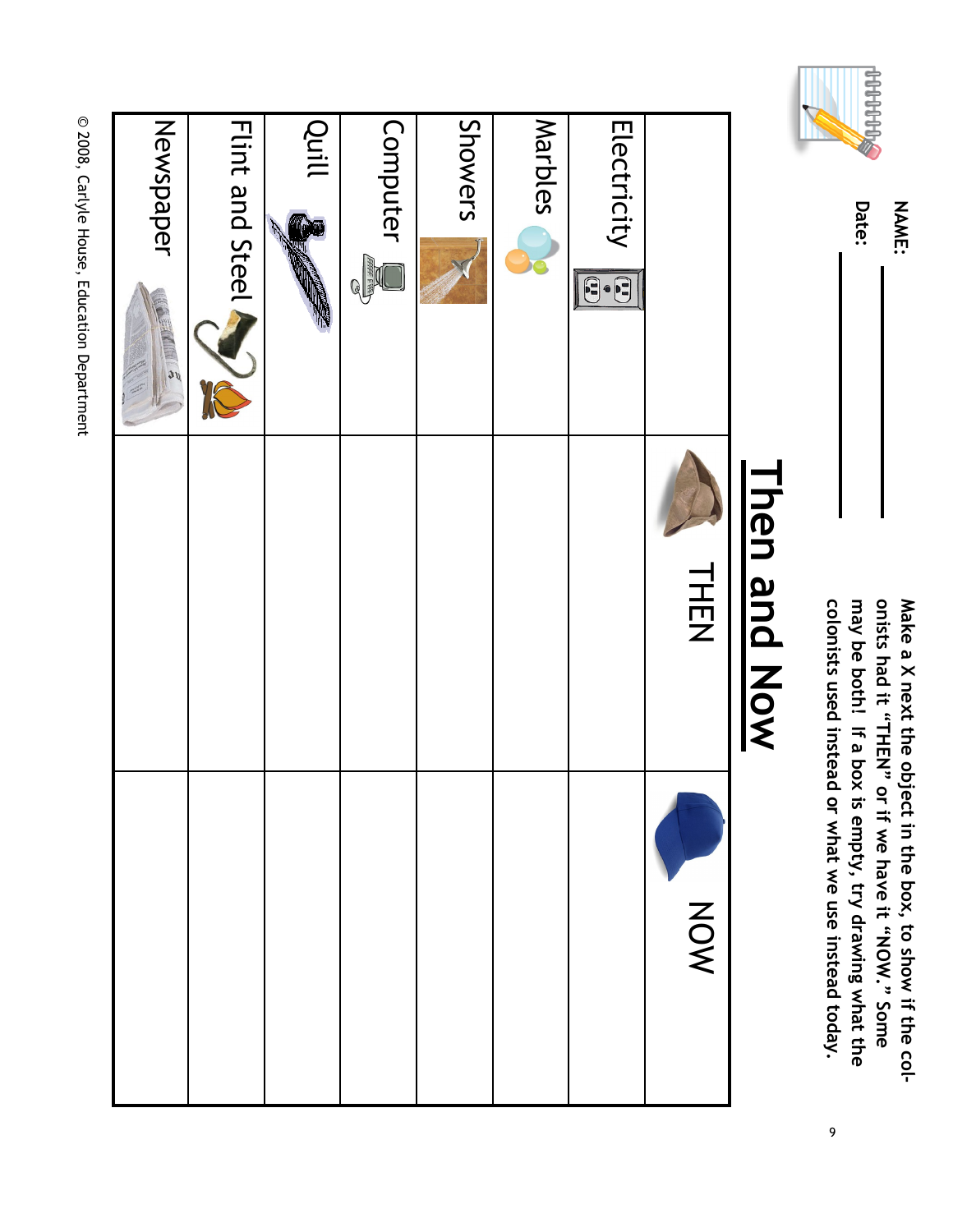| <b>NAME:</b> |  |  |
|--------------|--|--|
|              |  |  |
|              |  |  |

**Date:** 

**Draw a line from the colonial object to what is used today!** 



## Matching: Then and Now











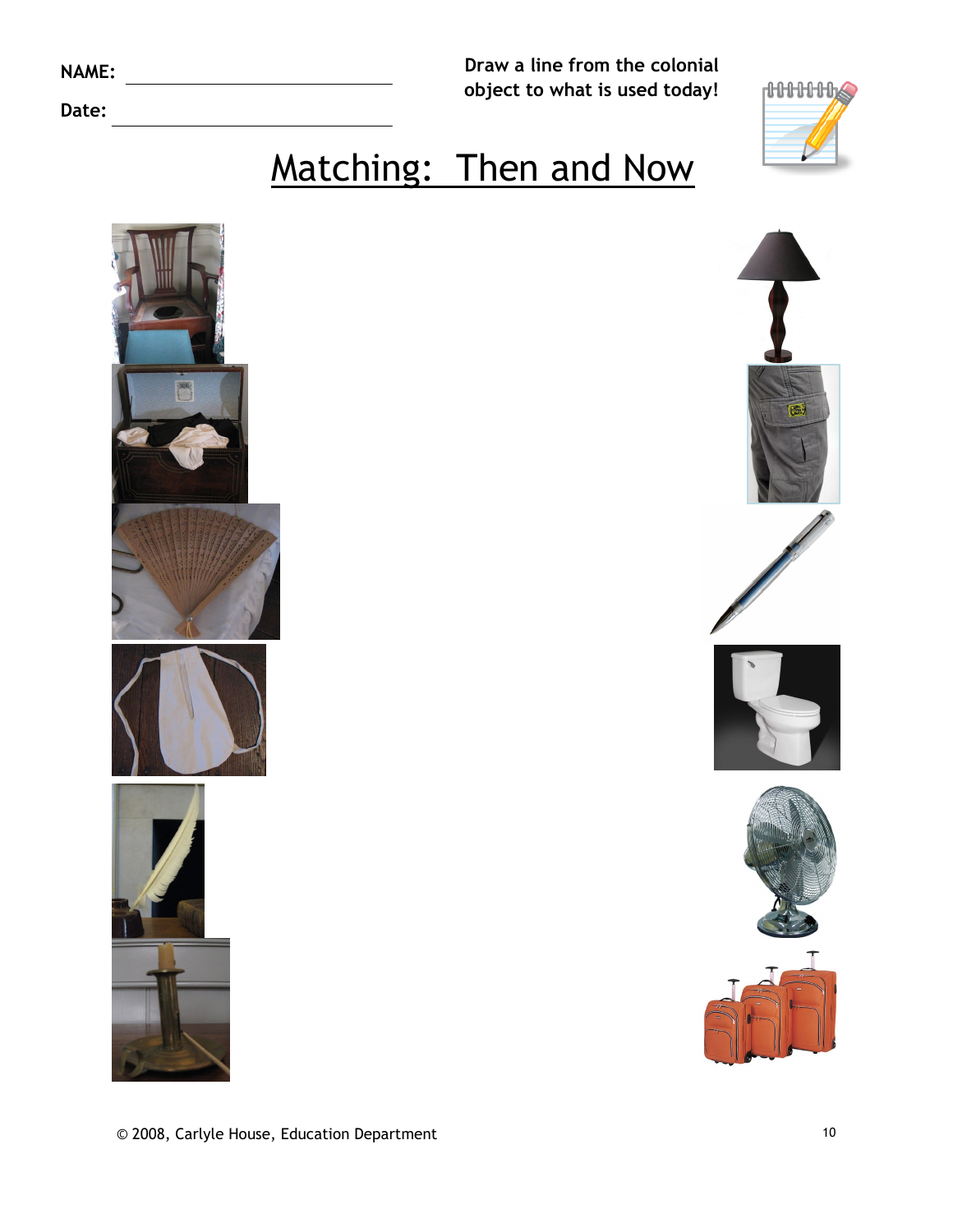# **POST– VISIT ACTIVITY**

## *History in a Haversack*

© 2008, Carlyle House, Education Department